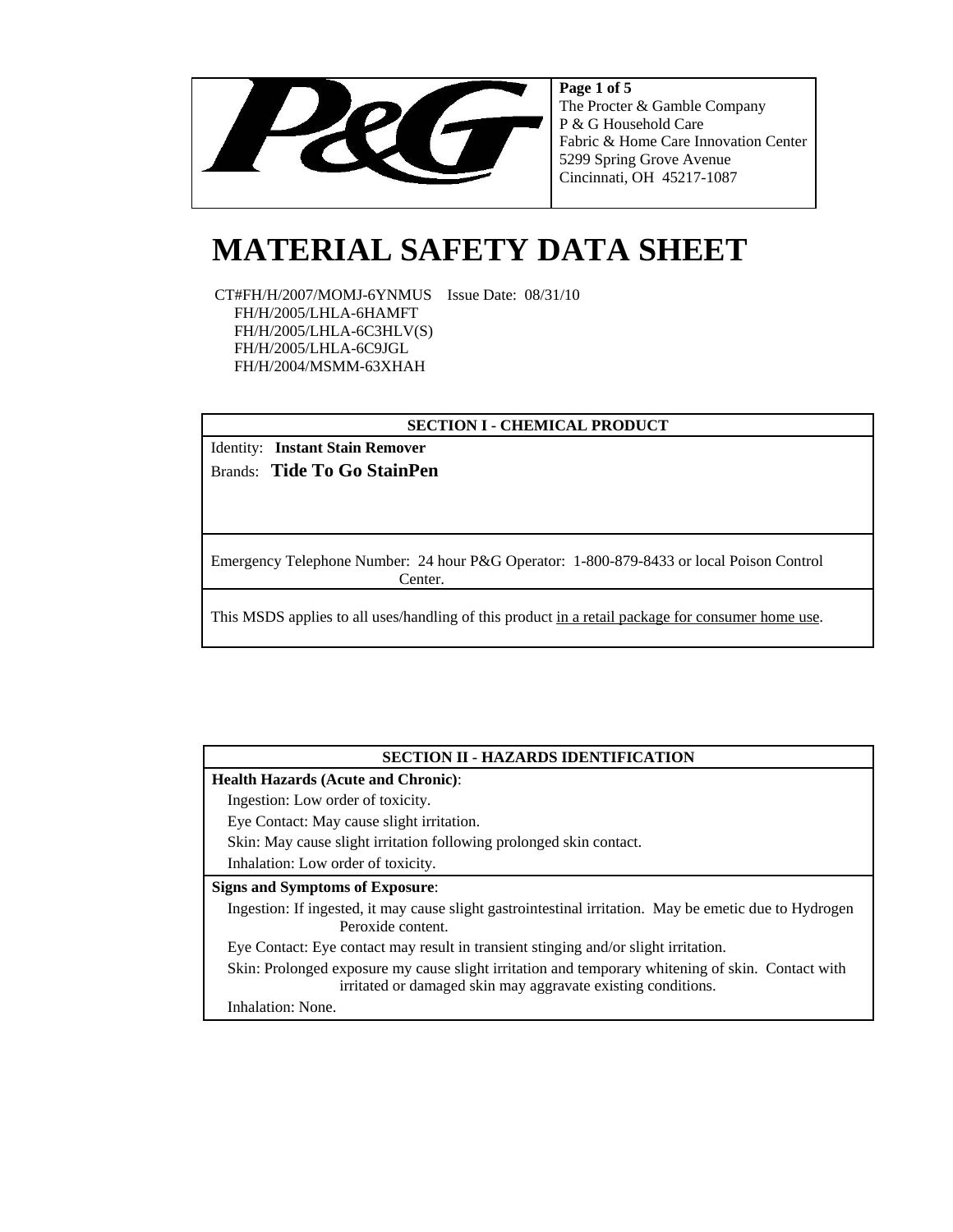| <b>SECTION III - COMPOSITION AND INGREDIENTS</b><br>Ingredients/Chemical Name: Contains biodegradable cleaning agents.                                                           |                      |                 |                                                                                      |               |                            |  |  |
|----------------------------------------------------------------------------------------------------------------------------------------------------------------------------------|----------------------|-----------------|--------------------------------------------------------------------------------------|---------------|----------------------------|--|--|
| Hazardous Ingredients as defined by OSHA, 29 CFR 1910.1200.<br>LD50/LC50<br>CAS<br><b>Recommended Limits</b><br>Composition<br>Common<br>Chemical<br>Name<br><u>No.</u><br>Range |                      |                 |                                                                                      |               |                            |  |  |
| Name<br>Ethyl alcohol                                                                                                                                                            | Ethanol              | $64 - 17$<br>5  | <b>ACGIH TWA: 1880</b><br>mg/m3<br><b>OSHA PEL &amp; TWA:</b><br>$1900 \text{ mg/m}$ | $0.5 - 1.5\%$ | $7.06$ g/kg (oral,<br>rat) |  |  |
| Hydrogen<br>Peroxide                                                                                                                                                             | Hydrogen<br>Peroxide | 7722-<br>$84-1$ | <b>ACGIH TWA: 1.4</b><br>mg/m3<br><b>OSHA PEL/TWA: 1.4</b><br>mg/m                   | $1 - 5\%$     | N/A                        |  |  |

# **SECTION IV - FIRST AID INFORMATION**

**Emergency and First Aid Procedures**:

Ingestion: Drink a glassful of water.

Eye contact: In case of accidental eye contact, flush thoroughly with water. Skin: For skin irritation, rinse exposed area with water.

Inhalation: Move to an open area away from the site of exposure.

If symptoms persist or reoccur, seek medical attention.

**Other: N/A**

| <b>SECTION V - FIRE FIGHTING INFORMATION</b>                   |                                            |                                                 |  |  |  |
|----------------------------------------------------------------|--------------------------------------------|-------------------------------------------------|--|--|--|
|                                                                | <b>Flash Point (Method Used):</b> $>170$ F | <b>Explosive Limits: LEL: N/A UEL: N/A</b>      |  |  |  |
| <b>Extinguishing Media: N/A</b>                                |                                            |                                                 |  |  |  |
| <b>Special Fire Fighting Procedures:. N/A</b>                  |                                            |                                                 |  |  |  |
| <b>Unusual Fire Hazards: N/A</b>                               |                                            |                                                 |  |  |  |
| <b>Stability</b>                                               | Unstable:                                  | Conditions to Avoid: Temperatures >100CF (43CC) |  |  |  |
| Stable: X                                                      |                                            |                                                 |  |  |  |
| <b>Incompatibility (Materials to Avoid):</b> transition metals |                                            |                                                 |  |  |  |
| Hazardous Decomposition/By Products: None known                |                                            |                                                 |  |  |  |
|                                                                | Hazardous Polymerization: May Occur.       | <i>Conditions to Avoid:</i> None known.         |  |  |  |
| Will Not Occur: X                                              |                                            |                                                 |  |  |  |

# **SECTION VI - ACCIDENTAL RELEASE MEASURES**

**Personal Precautions:** None

**Environmental Precautions:** DISPOSAL IS TO BE PERFORMED IN COMPLIANCE WITH ALL FEDERAL, STATE AND LOCAL REGULATIONS. Small or household quantities may be disposed of in refuse or in sewer. First check with your local water treatment plant. For larger quantities, incineration is preferred. Do not landfill.

**Steps To Be Taken in Case Material is Released or Spilled**: Use water spray to dilute and/or wash away spills.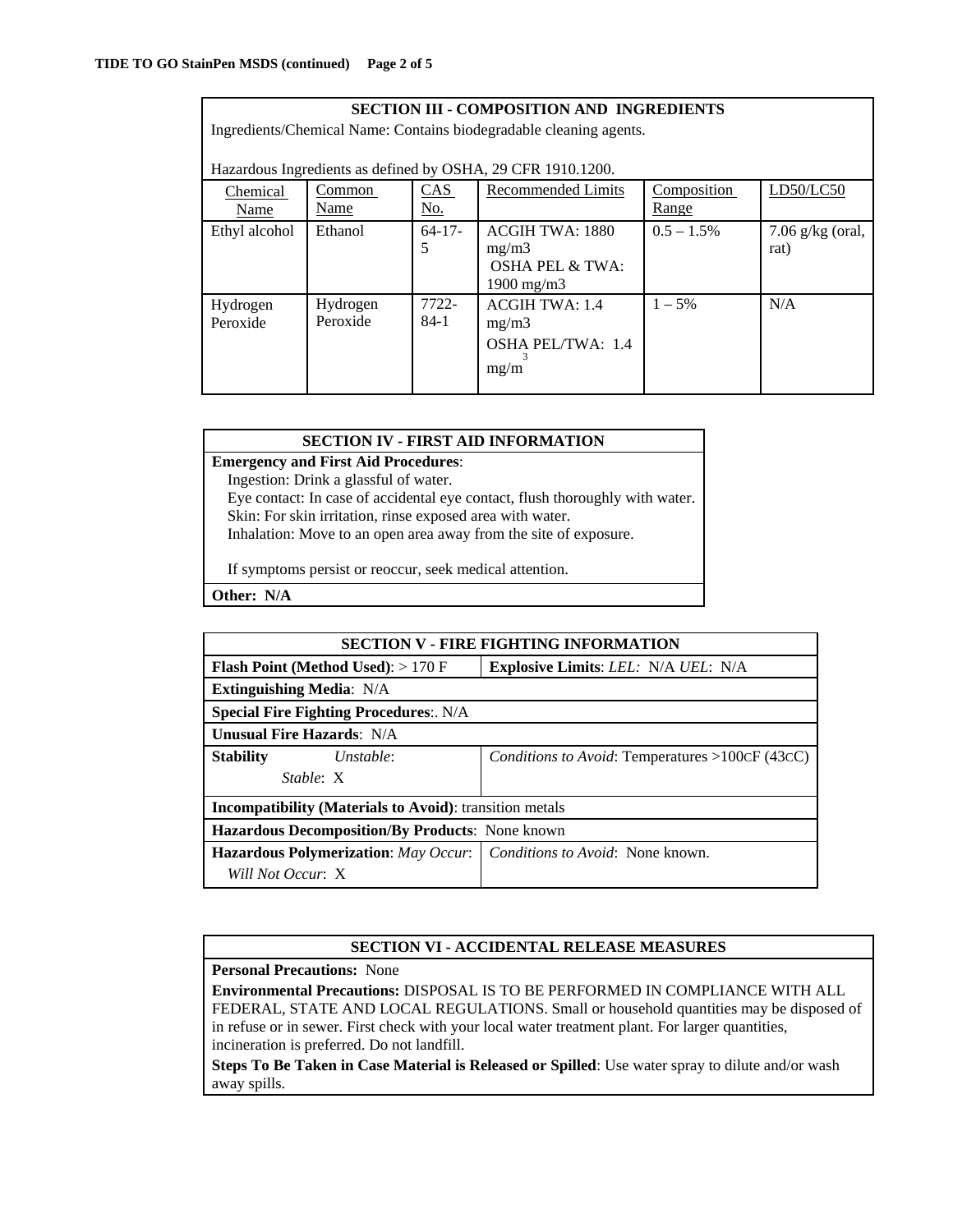| <b>SECTION VII - HANDLING AND STORAGE</b>                                           |  |  |  |  |  |
|-------------------------------------------------------------------------------------|--|--|--|--|--|
| <b>Precautions To Be Taken in Handling and Storing:</b> Store in a cool, dry place. |  |  |  |  |  |
| <b>Other Precautions:</b> None                                                      |  |  |  |  |  |

# **SECTION VIII - EXPOSURE CONTROLS, PERSONAL PROTECTION**

## **Respiratory Protection (Specify Type)**:

**Ventilation** *Local Exhaust*: None required with normal use. *Special*: None

*Mechanical (General)*: Acceptable *Other*: None

**Eye Protection**: None required with normal consumer use.

*Industrial Setting*: If a splash is likely, chemical goggles may be needed.

**Protective Gloves**: None required with normal consumer use.

*Industrial Setting*: Protective gloves may be used to prevent temporary skin whitening that may result from skin contact with the Tide To Go solution.

**Other Protective Equipment**: None required with normal use.

# **SECTION IX - PHYSICAL/CHEMICAL CHARACTERISTICS**

| Boiling point $\degree$ F: ~200 F | Specific Gravity (H2O=1): $1.0055$        |
|-----------------------------------|-------------------------------------------|
| Vapor Pr. (mm Hg): unknown        | Percent Volatile by Volume $(\%)$ : ~99.5 |
| pH: $4.2 - 4.6$                   | Evaporation Rate (nBuOAc=1): unknown      |
| Solubility in Water: complete     | Appearance: Clear                         |
| Vapor Dens. $(Air=1)$ : unknown   | Odor: Product contains fragrance.         |

#### **SECTION X - STABILITY AND REACTIVITY**

**Possible Hazardous Reactions/Conditions:** None known

**Conditions to Avoid:** Open flame, high temperature (>90F), prolonged exposure to UV light

**Materials to Avoid:** Dust**,** prolonged contact with metallic or organic materials

**Hazardous Decomposition Products:** None known

**Other Recommendations:** None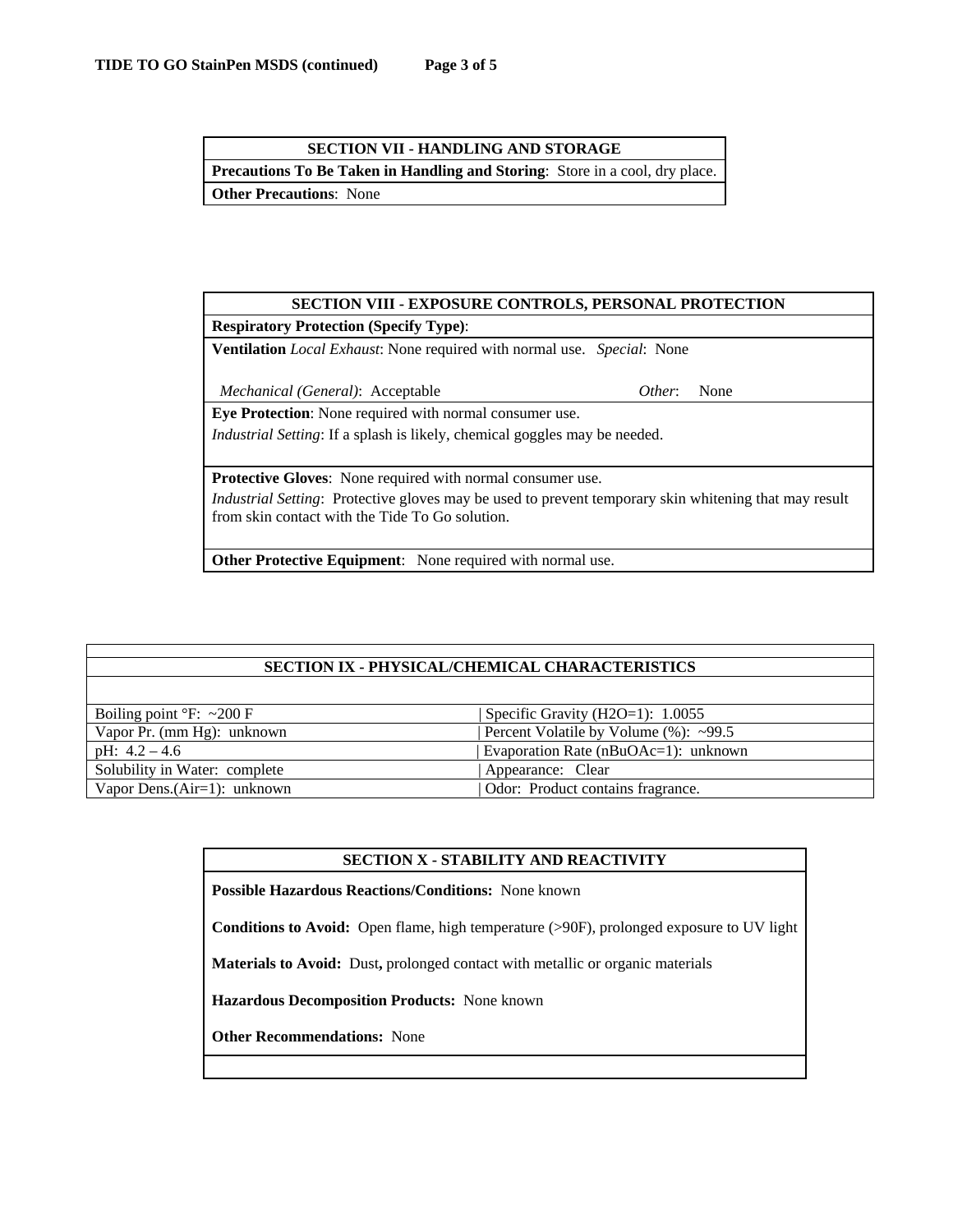#### **SECTION XI - TOXICOLOGICAL INFORMATION**

Tide to Go has a low order of toxicity. If ingested, it may cause slight gastrointestinal irritation. Tide to Go may be emetic due to its Hydrogen Peroxide content.

Estimated Oral  $LD50 > 5$  g/kg

Chronic Effects: No chronic health effects reported.

Target Organs: No target organs reported.

Carcinogenicity: NTP: No IARC: No OSHA: No

# **SECTION XII - ECOLOGICAL INFORMATION**

Based on ecotoxicity and fate data for the individual ingredients in this specific formulation and for related consumer household cleaning product formulations, it is expected that this product would exhibit a non-hazardous order of toxicity at relevant environmental concentrations.

#### **SECTION XIII - DISPOSAL CONSIDERATIONS**

**Waste Disposal Method**: Products covered by this MSDS, in their original form, when disposed as waste, are considered non hazardous waste according to Federal RCRA regulations (40 CFR 261). Disposal should be in accordance with all Federal, state/provincial and local regulations.

Household Use: Consumer produced household solutions may be disposed of down the drain with running water. Consumer may discard empty container in trash, or recycle where facilities exist.

#### **SECTION XIV - TRANSPORT INFORMATION**

U.S. D.O.T.: These products are not regulated when transported by ground. IATA: These products are not regulated when transported by air.

IMDG: These products are not regulated when transported by vessel.